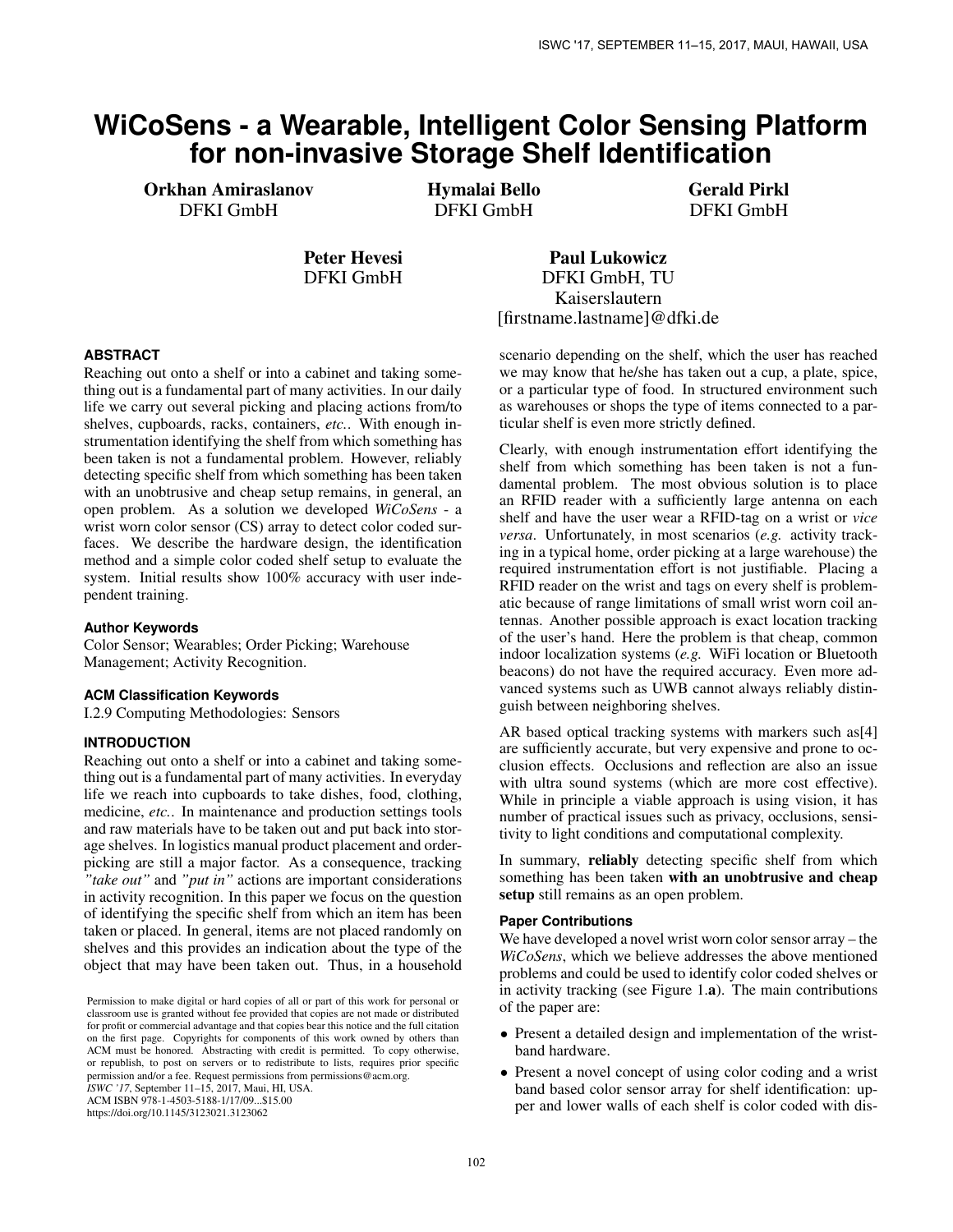tinct colors (see Figure [2\)](#page-2-1). Essentially this gives us a two digit code. By using four four colors (which are very easy to separate) allows up to 16 distinct shelves to be uniquely identified. User wears the wristband and when user's arm enters the cabinet top and the bottom facing color sensors scan the surface and report detected colors.

- Description of the respective sensor signal processing and shelf recognition chains.
- The evaluation of the system in a university kitchen with 12 (color coded with four basic colors) shelves and six subjects each randomly picking various items (*e.g.* glasses, cups, plates, *etc.*). Given the good separability of the selected colors and small scale setup, the system achieves perfect recognition result of (100%).

Our paper first describes the sensor hardware implementation steps in great detail to ease reproducibility. We then discuss software architecture to read and process sensor data accordingly. Later we present the test setup and evaluate the system in a simple kitchen scenario. Results from evaluation show that the wristband can be used in real-world applications.

# **RELATED WORK**

Here we shortly illustrate the currently available industrial approaches for rack identification and asset tracking systems. These systems mainly utilize vision based (QR-code, barcode) tracking and RFID tags.

Wearable barcode and QR-code scanner (*e.g.* Honeywell 8670) are widely used in current asset identification systems[\[7\]](#page-3-1). This labor intensive approach requires human input (a button press), which introduce scan time delays every time wearer wants to identify and register the rack.

RFID is another popular option[\[3,](#page-3-2) [1\]](#page-3-3) and it has been widely studied. However, this approach is better suited for the object recognition. Key issues are the need to equip many shelves with RFID tags, interference from metal structures, high in-stallation costs and the limited range[\[10\]](#page-3-4) of  $(5 - 10 \text{ cm})$ .

A combination of RFID and computer vision based for the detection of interaction with objects was described in [\[2\]](#page-3-5). The use of computer vision by itself for the recognition of complex activities is a broad research field. Examples of work that involves access to specific cupboards and shelves (in a kitchen scenario similar to our evaluation) are[\[6,](#page-3-6) [8\]](#page-3-7).

Today various high end, expensive commercial camera based systems use printed markers for *sub-cm* tracking. Similar accuracy can be achieved using short range, high end magnetic trackers, which are, however, not suitable for big scale, real life activity recognition. In[\[5\]](#page-3-8) an oscillating magnetic field positioning system is used. With sufficient number of coils the system can provide reasonable accuracy with a added deployment effort and cost for the purpose of shelf identification.

Unlike above mentioned methods, our system could also be used to track user activity and automate color coded shelf identification seamlessly without introducing identification delays, extra installation costs or human input .

# **WICOSENS: A WEARABLE COLOR SENSING DEVICE**

WiCoSens (see Figure [1.](#page-2-0)a) is a wrist worn color sensing platform that combines circular array of RGBC (Clear) color sensors, onboard IMU, barometer sensors and illumination LEDs. The wrist worn design could potentially be integrated into wide range of consumer devices such as smart watches or fitness arm bands. Depending on a lighting level in the environment the brightness of the illumination LEDs is dynamically adjusted and with IMU data the system also orients its angular position and can illuminate only the part of the wrist where it faces pre-colored parts of the surfaces (*i.e.* bottom and top walls of a shelf).

# **Hardware Design**

The hardware combines three board types: the microcontroller unit (MCU), main sensor board and multiples of identical mini color sensor boards. The overall architecture of the system is shown in Figure [1.](#page-2-0)b.

There are 16 mini-boards (1×onboard, 7×on the left and  $8 \times$ on the right side of the sensor board) that are connected with a common communication and power distribution bus to the main sensor board. Each mini-board contains a 16 bit RGBC color sensor (TCS34725) with IR filter, two neutral white illumination LEDs (XQ-A), an LED driver (TLC5973), and an  $I^2C$  address translation chip (LTC4316). By default all color sensors have the same bus address, this IC appends unique, predefined translation bits to each sensor board on the fly, enabling access to all colors sensors, which share the same bus. To protect the sensors from stray light  $4mm$  high 3D printed light tube is also attached to the mini-boards. To improve comfort and wearability flexible textile string and magnetic clips were added to connect mini boards.

The main sensor board (see Figure [1.](#page-2-0)c) has one color sensor and accompanying LEDs, an absolute orientation sensor (BNO055), a combined barometer, humidity and temperature sensor (BME280) to determine height and environment, 3×I <sup>2</sup>C buffer ICs (TCS9617B) for ESD-safe communication with off-board sensors, and an expansion port for extra wireless connectivity option.

The MCU board (Teensy 3.6) is a 32bit ARM Cortex-M4 MCU and it is placed on top of the main sensor board. This board controls data acquisition from sensors, provides wired connectivity to PC and has on board microSD slot for local data logging.

## *Power consumption*

Main power hungry parts are illumination LEDs. At maximum brightness (current limited to  $25mA$ ) resulting current consumption is 800  $mA$  for total of 32 LEDs. However, only 4 pairs of LEDs are turned on at one time and brightness is dynamically adjusted based on ambient light levels to save more power. Color sensors and main sensor board consumes only  $11mA$  and the MCU board itself 100 mA. Moreover, the system can be put in low-power sleep mode by disabling all the color sensors, LEDs and MCU by using the IMU in standalone motion-triggered interrupt mode to detect a sudden movement and wake the system up and do readings.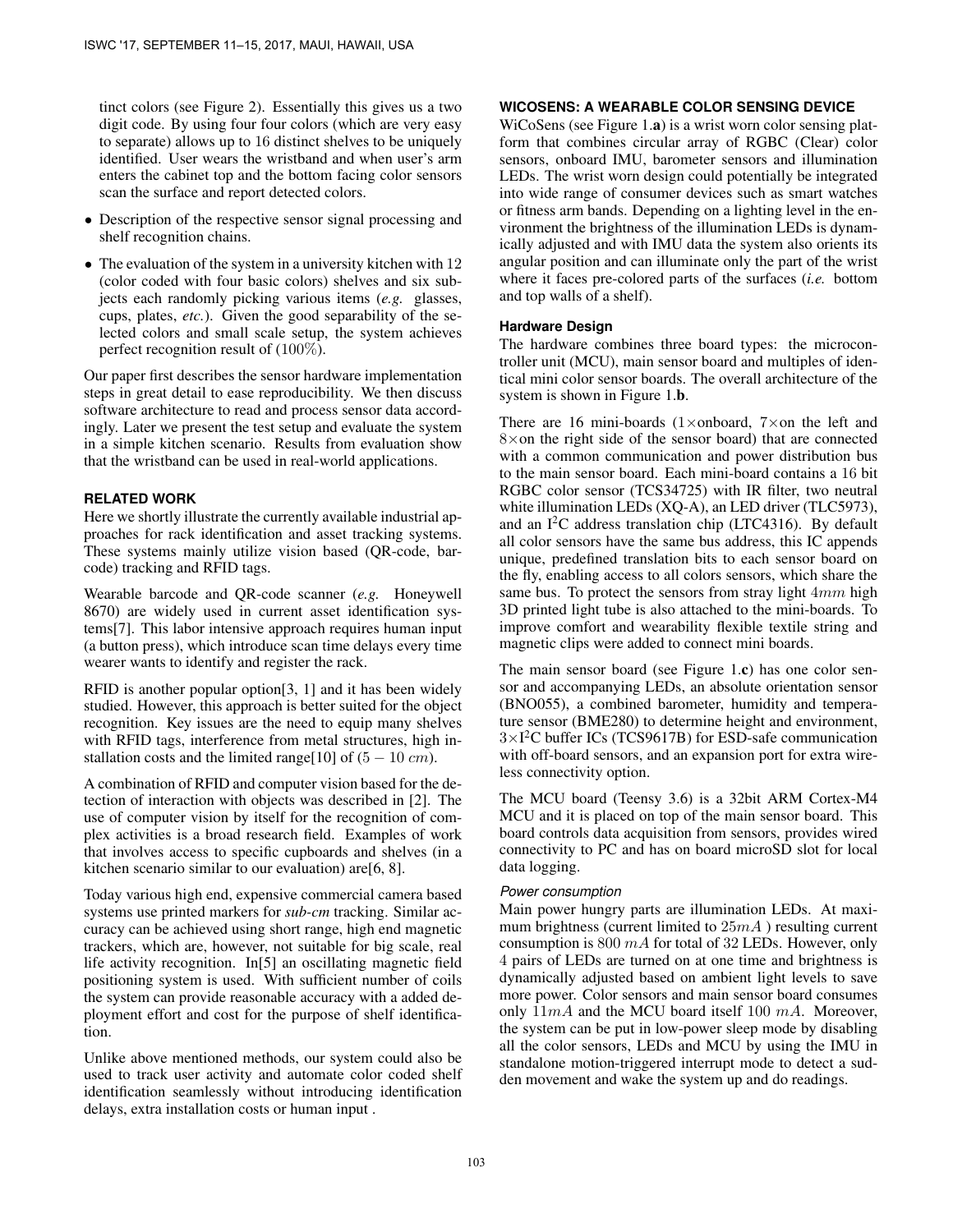

<span id="page-2-0"></span>Figure 1. a) WiCoSens - A wrist worn color sensing device with magnetic locking. b) WiCoSens system architecture. c) Main sensor board (top view).

#### **Software Design**

At power up MCU initializes all the sensors and calibrates them based on the coefficients stored on its non-volatile memory (EEPROM). If needed user can press the onboard button and recalibrate the IMU sensor. Color sensors provide RGB and clear light levels at 16 bits resolution.

To achieve higher sampling rate and reduced bus conflicts we allocate two  $I^2C$  ports only for color sensors  $(CS)$  (*i.e.* port 1 for  $7 \times$  left side and onboard CS, port 2 for  $8 \times$  right side sensors). Each individual sensor has a typical 2.4ms color integration time and thus for eight sensors on each bus we achieve 20ms sampling time, which is suitable for real-time processing. A top facing sensor readings are also used to dynamically adjust integration time and gain coefficients of the active CSs to achive uniform readings over wide range of ambient light conditions. Luminous flux (lux) value is calculated and used to adjust the illumination LEDs and sensor coefficients accordingly to achieve steady readings when the ambient luminance parameters change.

We also extract gravity vector from accelerometer data and selectively read two adjacent CSs from each bus  $(2 \times$  facing upwards,  $2 \times$  facing downwards) at one time (also illuminate respective LEDs) and transmits the sensor values over USB for processing. As a result we reduced the number of CSs to be read from 16 to four, thus increased frame sampling time from  $50Hz$  to around  $130Hz$ .

#### *Colors and Color Model*

In order to uniquely color code surfaces we first need to define basic colors. In practical applications there are 11 basic colors[\[9\]](#page-3-9): *white, gray, black, red, yellow, green, blue, orange, purple, pink and brown*. If we color two walls of a shelf uniquely, then total of  $11^2 = 121$  distinct shelves can be coded. Our color identification method relies on HSV *(hue, saturation, value)* color model. RGBC readings are converted to HSV on the MCU before transmission to PC. We mainly use hue values, which are associated with the dominant wavelength of a color. Main advantage of using hue is that the color readings are not affected by the changing luminance in environment and by the surface distance (safe readings up to 20cm).

# **EVALUATION**

# *Sensor Evaluation*

We have extensively characterized CS parameters, in terms of maximum readable surface distance  $(0 - 32cm)$ , best separable colors, optimal sensor gain  $(1, 4, 16, 60\times)$ , sensor integration times (2.4, 24 ms) and effects of varying ambient illumination on sensor readings. Eight basic colors have been tested against above mentioned parameters and usable surface distance of max  $20cm$ , with gain of  $60\times$  and integration time of (2.4ms) have been selected. As mentioned earlier the system uses one of the CS readings to calculate ambient light level and if its too low/high (typical  $100 \; Lux$ ) calibration coefficients and illumination LED intensity will be dynamically adjusted.

#### **Setup and Experiment**

A simple university kitchen with four upper cabinets (each with three shelves) was selected to evaluate the system. Each shelf has dimensions of  $27cm \times 60cm \times 40cm$  *(H, W, D)*. The cabinets are used to store ordinary dishes and food items. We added colored A3 sized paper markers at the top and bottom of each shelf as seen in Figure [3.](#page-3-10)a, while retaining their content unchanged.

| 12 |  |  |
|----|--|--|
| 11 |  |  |
| 10 |  |  |

<span id="page-2-1"></span>Figure 2. Cabinet color coding.

Figure [2](#page-2-1) presents the color coding of the kitchen cabinets. Four opposite colors from the color circle has been picked (*i.e. red, green, blue, yellow*) to color code all 12 shelves. The cabinets are treated as matrix rows and columns, thus top walls of each shelf in every row and bottom walls in every column have common colors. This dual color coding scheme allows us to address up to 16 shelves. Colored papers can also be replaced by paint or vinyl adhesive paper. When selecting a colored material care must be taken to not have glossy surface, since this type of surfaces will add reflections from ambient light fixtures.